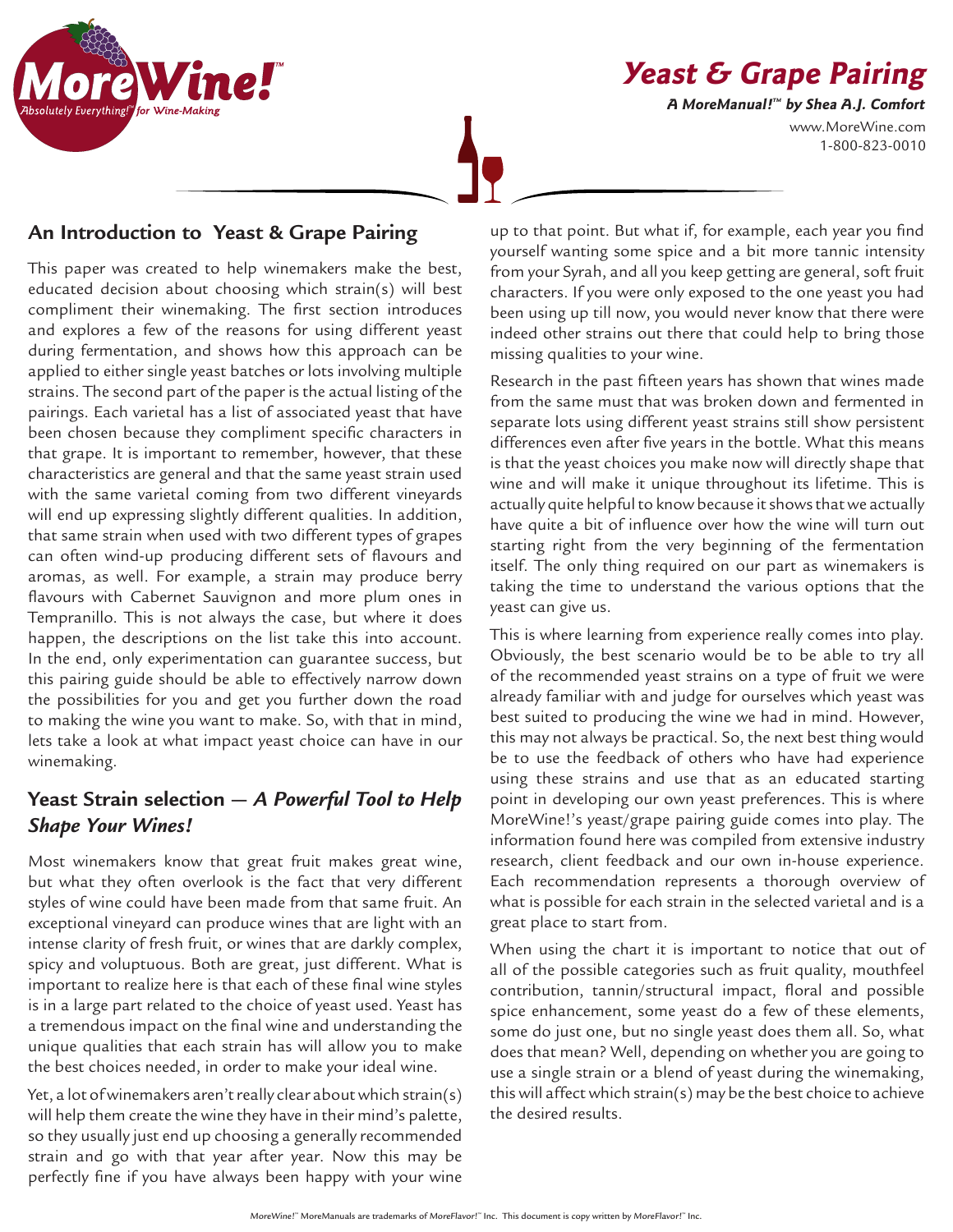#### **Choosing a Single Strain**

If you are going to use a single strain, then it makes sense to choose a yeast that will by itself deliver the most qualities possible for the style of wine you wish to make. However, when we start looking at the yeast selection charts, we can see that within a given category there is actually more than one strain that is known to give that particular characteristic. So, which of these is the best choice? Well, remember that that even though they may share this one characteristic, the strains will differ in the other ways that they impact a finished. So, care should be taken to choose which strain not only has the primary attribute you are looking for, but the desirable secondary ones, as well.

For example, when making Syrah, the strain **ICV-D254** emphasizes the fruit, gives some spice but more than anything adds a lot to the mouthfeel of the finished wine. Yet, if you wanted the classic violet, floral tones that Syrah can often have, the **ICV-D254** will not provide them. On the other hand using the **SYR** yeast will give these floral notes and as a bonus it will also emphasize the fruit qualities of the grape like the **ICV-D254** does: But, even though the **SYR** has given you those violet, floral elements that you were seeking, it does not give the same elevated mouthfeel contribution that the **ICV-D254** does. In the end both are actually great choices for making high quality Syrah, but in this particular scenario it just comes down to choosing whether you want big mouthfeel or violets.

#### **The Best of all World: Blending Multiple Strains!**

Of course, the way to have your cake and eat it too is to use combinations of yeast and then blend them post fermentation. By approaching winemaking this way, you are allowing yourself full access to all of the potential combinations that could be used for creating the wine you have in mind. You are no longer having to choose which of the desired characteristics you can get by without, now you can actually have them all. A good analogy for this is that when you start thinking in terms of each strain being a blending component, it is like moving from the box of 12 crayons to the box of 64. You have now equipped yourself to create a much more versatile flavour and structure palette than was previously possible when you limited yourself to only using a single strain.

But, in order to best take advantage of all of this new potential you will need to shift your thinking from "which yeast gives me the most of what I am looking for?" to "which combinations of yeast will give me all of the individual elements I will need to build my final wine?" Some yeasts are great standalone choices if using a single strain and they do a good job at creating a wine that is generally pretty solid. The wines produced by these yeasts may not have everything we were hoping for by themselves, but they still manage to cover a lot of bases and they definitely make a good foundation that we as winemakers can build upon.

Now here is where the art of the blend really comes into play. After the yeast for your 'foundation' has been decided upon, you need to determine which additional elements might be missing from your ideal wine. Is it body, spice notes, brighter fruit, or perhaps more complexity? Whatever it may be, now the focus needs to shift from choosing a generally balanced yeast to choosing individual yeast strains that will be able to bring the specific, desired qualities required to complete your blend.

Interestingly, with this new criteria in mind you may find yourself choosing various yeast that may not necessarily be great single-strain selections. Some may be too simplistically fruity or predominantly heavy-handed and structural in their impact by themselves. But, much as in the same way a little bit of salt and pepper can help to round out and lift the flavour and aroma of a freshly scrambled egg, those specific yeast can end up making the difference between a wine that is good and one that is great. It all comes down to learning how to create a balanced complexity in our wines, and learning how to use the unique qualities that each strain may have to offer is a large part of that process.

### **In Summary**

Whether you are going to be using a single strain or already a convert to blending multiple lots, hopefully the information presented here will inspire you to spend a little more time thinking about your yeast selection. The yeast are a very powerful tool in creating whatever style of wine we are after and the more we can learn about what each of them can bring to the fermentation, then the closer we get to creating our ideal wines. Yes, there are quite a few strains to choose from. While this may seem intimidating at first, it is actually quite empowering because it means that chances are a good match can be crafted for each of our individual tastes. We just have to take the time to find it. In the end, winemaking is a lifelong pursuit of knowledge and experience gained through finetuning a series of trials and errors. We get one shot each year at trying to better understand a very complex process and this is why it takes so much time to become very good at it. So, any time we can benefit from other winemaker's knowledge and experience it gets us a little further down the path. This yeast/ grape pairing chart is one such example and it should give most winemakers a good starting point. Enjoy!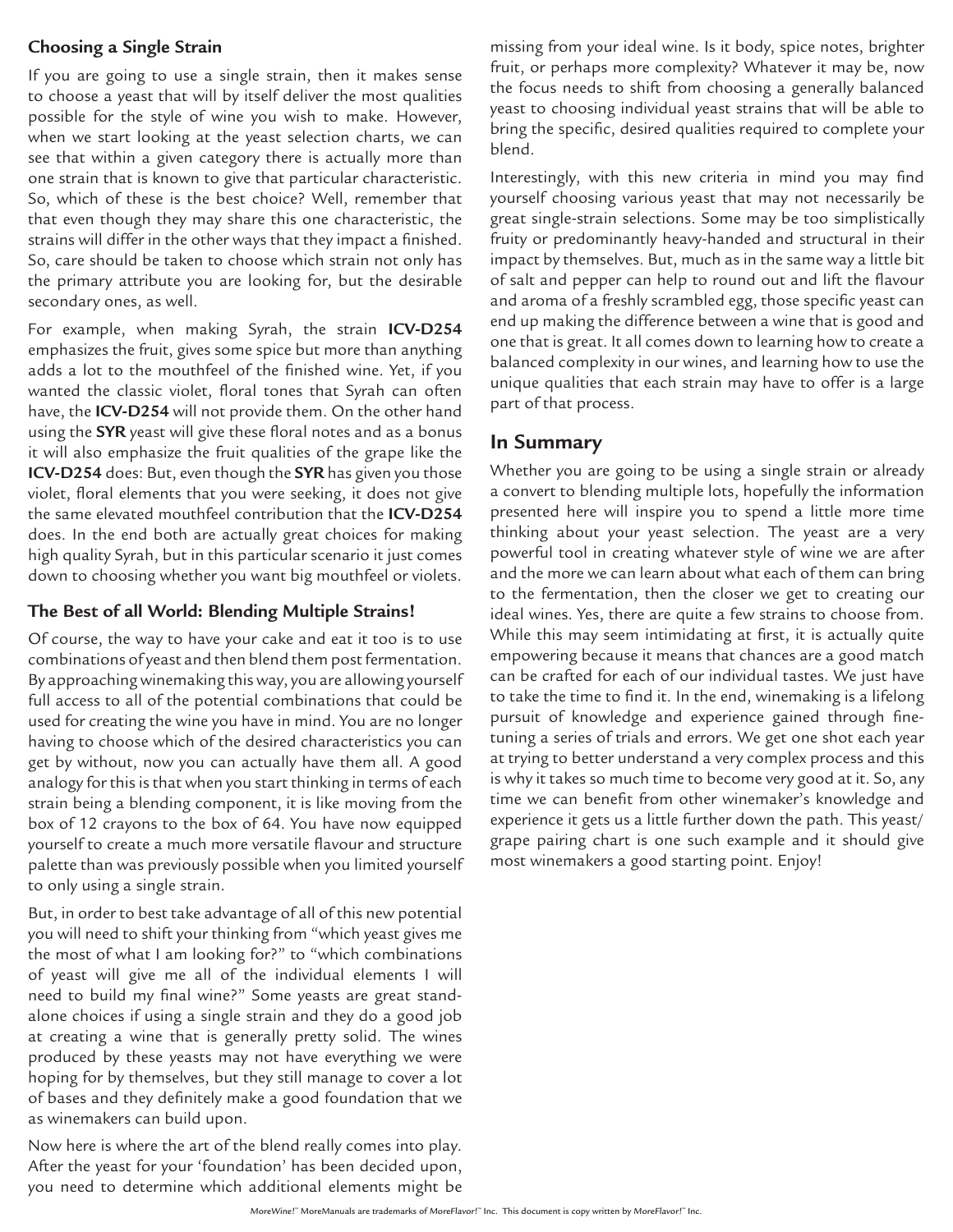# **Yeast and Grape Pairing Recommendations**

#### *2007 Harvest Revision*

Please note that full expression of the desired characteristics for any of the following strains is based on proper care and feeding of the yeasts, along with using sound, quality fruit and good winemaking practices. In addition, MoreWine! strongly recommends using Go-Ferm (AD342) and Fermaid-K (AD345), as well as temperature management throughout the entire fermentation.

*For further information on fermentation, please consult MoreWine's Red (BK598) or White (BK597) winemaking Manuals.*

Finally, in addition to sensory impact, each yeast will have known temperature tolerances, nutrient needs and fermentation rates, and these should also be taken into account before making a selection. Complete information for each of the individual strains can be found on our website: www.morewinemaking.com.

## **Yeast & Grape Pairing Suggestions**

These next four sections will list a few of the recommended yeast strains for each of the common grape types (classic Vinifera varietals will be listed first, followed by French/ American Hybrids and Labrusca). When looking over these yeast & grape pairings, keep in mind that these suggestions are not set in stone! They are only provided as an aid in helping you choose which strain(s) will help bring out the specific qualities you are shooting for in your wines. However, if you feel like being adventurous and want to try another strain (or combination of strains) not listed here, by all means do so. Don't be afraid to experiment- you may discover something great!

## **REDS (Vinifera)**

#### *Cabernet Franc*

- **MT:** Ability to enhance varietal fruit and floral aromas. In Cab Franc MT emphasizes berry, along with strawberry jam, caramel, and some spice notes. Good colour stability along with enhanced tannic structure and rich mouthfeel. Great by itself or as part of a blend.
- **• BDX:** Good all-around choice for berry, plum, and jam in the Classic Bordeaux profile. Moderate rate fermenter with good colour retention. Useful for developing structure in the wine by re-enforcing existing tannins- both good and bad, so don't use with un-ripe fruit.
- **• BM45:** Big mouthfeel, strong plum along with notes of cherry liquor, rose petal, jam, and some berry. Classically Italian in style. Good colour stability and helps to minimize vegetative characters.
- **• ICV-D21:** Fresh berry fruit along with big mouthfeel and positive tannic structure. Maintains good acidity and inhibits herbaceous characters from developing. Useful

for hot climate fruit (high pH) and in blends for maintaining a lively freshness.

- **• ICV-D254:** Big mouthfeel and rounding of tannins. Intense fruit: more dried than
- fresh with a focus on plum. Helps with colour stability and is useful for adding body to blends.
- **• ICV-D80:** Big volume and fine grain tannin, with plum and spice in Cabernet Franc. Great for bringing more positive tannin intensity to a blend.
- **• ICV-GRE:** Brings fresh, berry fruit foreword along with good mouthfeel. Useful for adding fresh fruit to a blend. Effective for reducing herbaceous and vegetal notes in under-ripe fruit.
- **• RC212:** Contributes to structure, with ripe berry, bright fruit and spice. Good colour stability and great for adding complex fruit to a blend.
- **• RP15 (VQ15):** Useful for adding spice and colour stability to a blend.

#### *Cabernet Sauvignon*

- **MT:** Ability to enhance varietal fruit and floral aromas, along with strawberry jam, caramel, and spice notes. Good colour stability along with enhanced tannic structure and rich mouthfeel. Great by itself or as part of a blend.
- **• BM45:** Big mouthfeel, notes of cherry liquor, rose petal, jam, plum, berry, along with earthy and spicy elements. Classically Italian in style. Good colour stability and helps to minimize vegetative characters.
- **• BDX:** Good all-around choice for berry, plum, and jam in the Classic Bordeaux profile. Moderate rate fermenter with good colour retention. Useful for developing structure in the wine by re-enforcing existing tannins- both good and bad, so don't use with un-ripe fruit.
- **• ICV-D21:** Fresh berry fruit along with big mouthfeel and positive tannic structure. Maintains good acidity and inhibits herbaceous characters from developing. Useful for hot climate fruit (high pH) and in blends for maintaining a lively freshness.
- **• RP15 (VQ15):** Emphasizes the berry aspects of the fruit, along with delivering colour stability, increased mouthfeel and agreeable tannins.
- **• ICV-D254:** Big mouthfeel and rounding of tannins. Intense fruit: more dried than fresh with a focus on berry and jam characters. Helps with colour stability and is useful for adding body to blends.
- **• ICV-D80:** Big volume and fine grain tannin. Great for bringing more positive tannin intensity to a blend.
- **• ICV-GRE:** Brings fresh, berry fruit foreword along with good mouthfeel. Useful for adding fresh fruit to a blend. Effective for reducing herbaceous and vegetal notes in under-ripe fruit.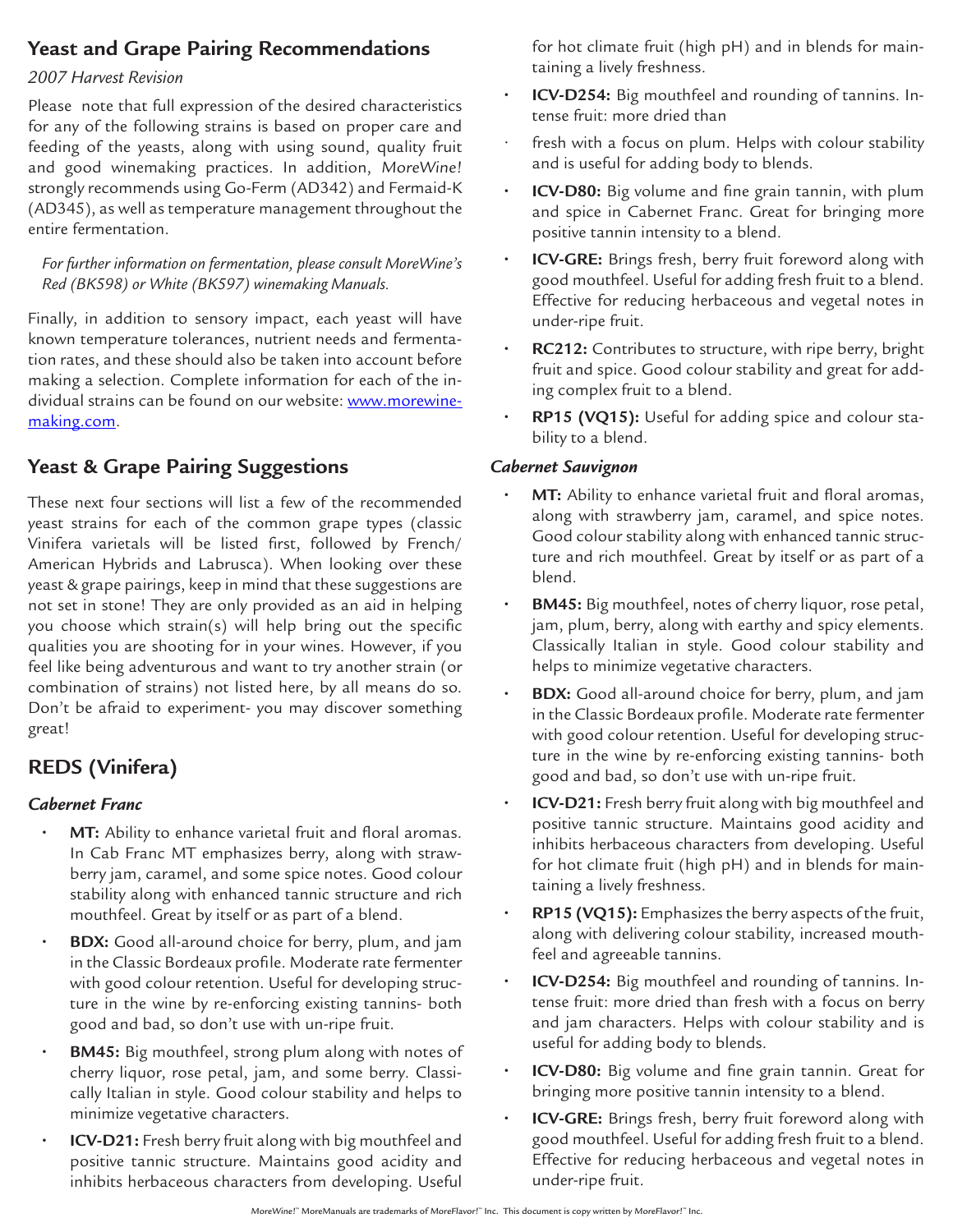### *Grenache*

- **• ICV-GRE:** Strong berry and fresh fruit characters, along with some spice if present in the fruit. Enhances foremouth impact.
- **• SYR:** Berry and spice, along with an enhanced mouthfeel is nicely brought out by SYR in Grenache.
- **• MT:** Soft berry notes along with colour stability and enhanced mouthfeel.
- **• RP15 (VQ15):** Rich berry characters, along with mineral notes. Enhances mouthfeel to make a lush wine.
- **• ICV-D254:** Concentrated fruit with a focus on soft plum in Grenache. Great mouthfeel enhancement. Good for adding body to a blend.
- **• ICV-D80:** Plum, spice and structure. Great as a blending component.
- **• BDX:** Plum characters developed, in addition to colour stability and tannic structure re-enforcement. Useful as a blending component.
- **BM45:** Jammy plum, with some earthy spice. Big mouthfeel contribution along with good colour stability.

#### *Merlot*

- **MT:** Ability to enhance varietal fruit and floral aromas. In Merlot, MT emphasizes berry, along with strawberry jam, caramel, and some spice notes. Good colour stability along with enhanced tannic structure and rich mouthfeel. Great by itself or as part of a blend.
- **BM45:** Big mouthfeel, strong plum along with notes of cherry liquor, rose petal, jam, and some berry. Classically Italian in style. Good colour stability and helps to minimize vegetative characters.
- **• BDX:** Good all-around choice for berry, plum, and jam in the Classic Bordeaux profile. Can often bring out spice notes if in the fruit. Moderate rate fermenter with good colour retention. Useful for developing structure in the wine by re-enforcing existing tannins- both good and bad, so don't use with un-ripe fruit.
- **• RP15 (VQ15):** Emphasizes the berry aspects of the fruit, often along with some spice in Merlot. In addition, colour stability, increased mouthfeel and agreeable tannins are also contributed.
- **• ICV-D21:** Fresh berry fruit along with big mouthfeel and positive tannic structure. Maintains good acidity and inhibits herbaceous characters from developing. Useful for hot climate fruit (high pH) and in blends for maintaining a lively freshness.
- **• ICV-D254:** Big mouthfeel and rounding of tannins. Intense fruit: more dried than fresh with a focus on plum characters in Merlot. Helps with colour stability and is useful for adding body to blends.
- and spice in Merlot. Great for bringing more positive tannin intensity to a blend.
- **• ICV-GRE:** Brings fresh, berry fruit foreword along with good mouthfeel. Useful for adding fresh fruit to a blend. Effective for reducing herbaceous and vegetal notes in under-ripe fruit.

### *Nebbiolo*

- **SYR:** Côtes du Rhône isolate usually for classic Syrah aromas: however when used in a Nebbiolo it nicely emphasizes berry, and licorice.
- **• ICV-D80:** Big volume and fine grain tannin, with spice and licorice in a Nebbiolo. Great for colour stability and for bringing more positive tannin intensity to a blend.
- **• RP15 (VQ15):** Emphasizes the berry aspects of the fruit, along with licorice notes. In addition, colour stability, increased mouthfeel and agreeable tannins are also contributed.
- **• ICV-D21:** Plum jam emphasized, along with big mouthfeel and positive tannic structure. Maintains good acidity and inhibits herbaceous characters from developing.
- **• BM45:** Big mouthfeel, plum jam, along with earthy and spicy elements. Good colour stability and helps to minimize vegetative characters.
- **• AMH:** Enhances clove and nutmeg spicy elements, along with cherry notes in a Nebbiolo. Complex with good red fruit flavours and aromas.

#### *Pinot Noir*

- AMH: Enhances clove and nutmeg spicy elements, complex with good red fruit flavours and aromas. Colour friendly, some mouthfeel and structure, as well.
- **• RC212:** Ripe berry, bright fruit and spice. More structure than mouthfeel, with good colour retention.
- **• BM45:** Big mouthfeel and jam along with some earthy and spicy elements. Good colour stability and helps to minimize vegetative characters.
- **• RP15 (VQ15):** Emphasizes red fruit, along with spice. In addition, colour stability, increased mouthfeel and agreeable tannins are also contributed.
- **• ICV-GRE:** Brings fresh red fruit foreword along with good mouthfeel. Also effective for reducing herbaceous and vegetal notes in under-ripe fruit. Useful as a blending component.
- **• W15:** Normally for German whites, when used in a Pinot W15 will give bright fruit focusing on berry notes as well as contribute mouthfeel.

#### *Sangiovese*

**• BM45:** One of the best all-around choices for Sangiovese. With big mouthfeel, plum, fruit jam, rose, and cherry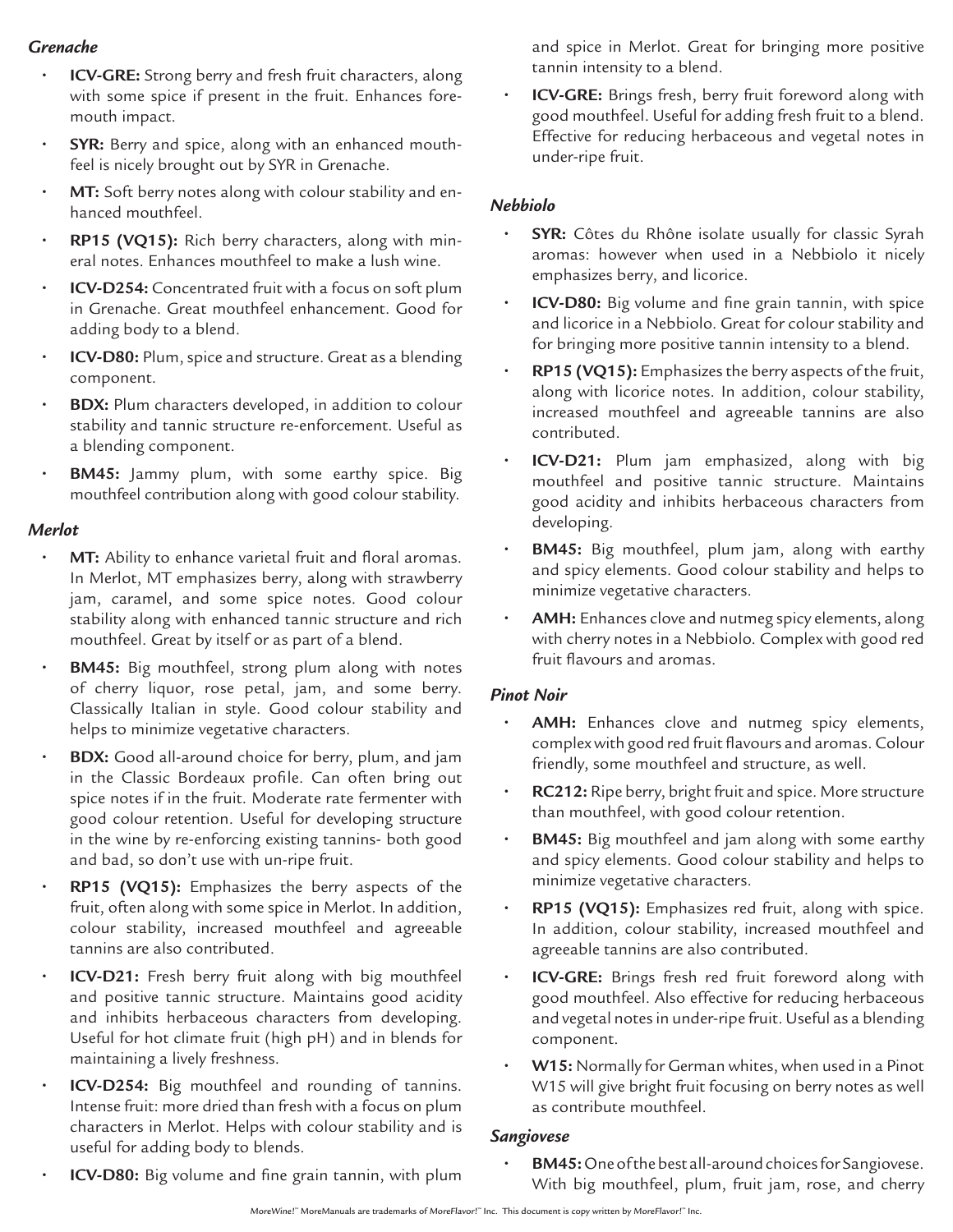liquor, along with earthy and spicy notes. Good colour stability and helps to minimize vegetative characters.

- **• MT:** Colour intensity, tannic structure, and mid-palate enhancement stressed, along with berry, red fruits and floral notes being emphasized in a Sangiovese.
- **• SYR:** Côtes du Rhône isolate usually for classic Syrah aromas: however when used in a Sangiovese it nicely emphasizes the berry, plum, and floral aspects.
- **• ICV-D254:** Big mouthfeel and rounding of tannins. Intense fruit: more dried than fresh, emphasizing plum in Sangiovese. Helps with colour stability and is useful for adding body to blends.
- **• ICV-D21:** Fresh berry fruit along with big mouthfeel and positive tannic structure. Maintains good acidity and inhibits herbaceous characters from developing. Useful for hot climate fruit (high pH) and in blends for maintaining a lively freshness.
- **• ICV-D80:** Big volume and fine grain tannin, floral notes in a Sangiovese. Great for bringing more positive tannin intensity to a blend.
- **• AMH:** Enhances clove and nutmeg spicy elements, along with berry in a Sangiovese. Complex with good berry flavours and aromas.
- **• ICV-GRE:** Brings fresh, red berry fruit foreword along with good mouthfeel. Also effective for reducing herbaceous and vegetal notes in under-ripe fruit.

#### *Syrah / Petit Syrah*

- **• SYR:** Côtes du Rhône isolate for classic Syrah aromas: violets, raspberries, cassis, strawberries, black pepper, and grilled meat.
- **• BM45:** Big mouthfeel, emphasizes the fruit and structure along with some earthy and spicy elements. Good colour stability and helps to minimize vegetative characters.
- **• ICV-D254:** Big mouthfeel and rounding of tannins. Intense fruit: more dried than fresh along with a nice spice quality if present in the fruit. Helps with colour stability and is useful for adding body to blends.
- **• RP15 (VQ15):** Emphasizes the fruit, along with spice and black pepper notes. In addition, colour stability, increased mouthfeel and agreeable tannins are also contributed.
- **• ICV-D80:** Big volume and fine grain tannin, smoke and licorice, along with spice and pepper notes. Great for bringing more positive tannin intensity to a blend.
- **• AMH:** Enhances clove and nutmeg spicy elements, complex with good fruit flavours and aromas. Some mouthfeel and structure, as well.
- **• ICV-GRE:** Brings fresh fruit foreword along with spice and violet aromas. Good mouthfeel enhancement, as well. Effective for reducing herbaceous and vegetal notes in under-ripe fruit.
- **BDX:** Good all-around choice for berry and jam. Will also bring out some of the leather and spice elements if they are in the fruit. Moderate rate fermenter with good colour retention. Useful for developing structure in the wine by re-enforcing existing tannins- both good and bad, so don't use with un-ripe fruit.
- **• ICV-D21:** Fresh berry fruit along with big mouthfeel and positive tannic structure. Maintains good acidity and inhibits herbaceous characters from developing. Useful for hot climate fruit (high pH) and in blends for maintaining a lively freshness.

#### *Tempranillo*

- **MT:** Good choice for berry, red fruits and floral notes, along with mid-palate enhancement. Nice by itself, or as a blending foundation.
- **• SYR:** Côtes du Rhône isolate usually for classic Syrah aromas: however when used in a Tempranillo it nicely emphasizes the berry, plum, and floral aspects. Nice by itself, or as fruit and top-notes in a blend.
- **• RP15 (VQ15):** Emphasizes the berry aspects of the fruit, along with mid-palette enhancement in Tempranillo. Colour stability, increased mouthfeel and agreeable tannins are also contributed.
- **BDX:** Good all-around choice for berry and jam. Moderate rate fermenter with good colour retention. Useful for developing structure in Tempranillo by reenforcing existing tannins- both good and bad, so don't use with un-ripe fruit.
- **• ICV-D254:** Big mouthfeel and rounding of tannins. Intense fruit: more dried than fresh, emphasizing plum in Tempranillo. Helps with colour stability and is useful for adding body to blends.
- **BM45:** Big mouthfeel and plum are brought out in Tempranillo by BM45. Good colour stability and helps to minimize vegetative characters.
- **• ICV-GRE:** (brings fresh, red berry fruit foreword along with floral notes. Good mouthfeel. Also effective for reducing herbaceous and vegetal notes in under-ripe fruit)
- **• ICV-D21:** Fresh berry fruit along with big mouthfeel and positive tannic structure. Maintains good acidity and inhibits herbaceous characters from developing. Useful for hot climate fruit (high pH) and in blends for maintaining a lively freshness.
- **• ICV-D80:** Big volume and fine grain tannin, along with floral tones in a Tempranillo. Good tool for bringing more positive tannin intensity to a blend.

#### *Zinfandel / Primitivo*

**• BM45:** Good all-around choice with big mouthfeel, jam, plum, and berry along with earthy and spicy elements. Good colour stability and helps to minimize vegetative characters.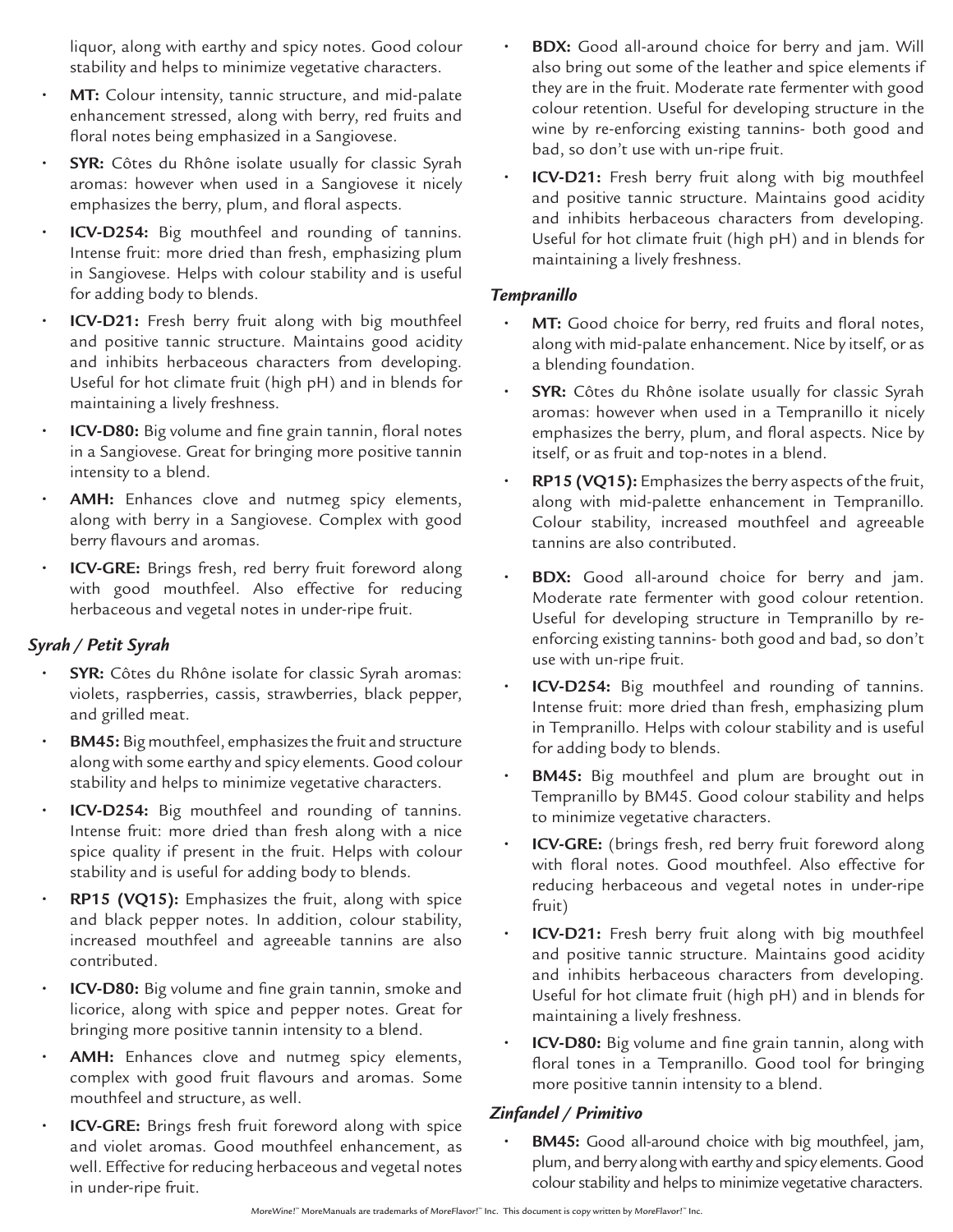- **• RP15 (VQ15):** Emphasizes the berry aspects along with mineral and spice elements in Zin. Colour stability, increased mouthfeel and agreeable tannins are also contributed. Higher alcohol tolerance may also be helpful in making certain styles.
- **• ICV-D80:** Big volume and fine grain tannin, mineral, black pepper, and spice in a Zin. Great for bringing more positive tannin intensity to a blend.
- **• AMH:** Enhances "clove" and "nutmeg" spicy elements, along with minerality in a Zin. Complex with good berry flavours and aromas.
- **• BDX:** Good all-around choice for berry, and jam notes. If there is some spice in the fruit, BDX will help bring it out. Moderate rate fermenter with good colour retention. Useful for developing structure in the wine by re-enforcing existing tannins- both good and bad, so don't use with un-ripe fruit.
- **• ICV-D254:** Big mouthfeel and rounding of tannins. Intense fruit: more dried than fresh, emphasizing plum and berry. Helps with colour stability and is useful for adding body to blends.
- **• SYR:** Côtes du Rhône isolate usually for classic Syrah aromas: however when used in a Zin emphasizes the berry and plum aspects.
- **• ICV-D21:** Fresh berry fruit along with big mouthfeel and positive tannic structure. Maintains good acidity and inhibits herbaceous characters from developing. Useful for hot climate fruit (high pH) and in blends for maintaining a lively freshness.

## **WHITES (Vinifera):**

#### *Chardonnay*

- **• ICV-D47:** Complex white with citrus, dried apricot, pineapple and floral notes. Lees contact gives ripe spicy aromas with tropical and citrus tones developing, along with nuts. Adds volume/mouthfeel. Barrel fermentation and lees aging recommended. Good single-strain or as a blending component.
- **• T306:** Exotic fruit and pineapple, with elegant white fruit notes in Chardonnay. Contributes to mouthfeel and lees aging is recommended. Good as a single-strain or as a blending component.
- **• CY3079:** Classic white burgundy: rich, full mouthfeel with aromas of fresh butter, almonds, honey, white fruit, flowers and pineapple. Barrel fermentation and lees aging recommended.
- **• QA23:** Usually used in terpenic whites, it enhances the floral, aromatic aspects of a grape. In Chardonnay, floral, white peaches are emphasized with an equal clarity in both aroma and taste. Great as a "top-note" in a blend.
- **• BA11:** Fresh fruit aromas of orange blossom, pineapple,
- **• Rhône 4600:** Apricot and tropical fruit with enhanced mouthfeel contribution. Delivers fat roundness and balance along with light esters. Good as a blending component.
- **• ICV-D254:** Usually used as a blending component, D254 gives stone fruit flavours, aromas of nuts, smoke, and sourdough, along with a creamy mouthfeel. Good for adding complexity and mouthfeel to a blend.
- **• ICV-GRE:** Brings fresh melon foreword along with good mouthfeel. Also effective for reducing herbaceous and vegetal notes in under-ripe fruit.

#### *Gewürztraminer*

- **• QA23:** Often used in terpenic whites, it enhances the aromatic aspects of a grape. In Gewürtztraminer, QA23 focuses on citrus and spice notes and makes an elegant, fruit-focused, floral, and aromatic wine.
- **• W15:** Swiss isolate used to create white wines with a focus on intense, bright fruit and a heavy mouthfeel that gracefully stands up to long term aging. In Gewürtztraminer, spice, rose and citrus notes are nicely emphasized. Good as a single-strain or as a blending component.
- **• ICV-D47:** Elements of flint stone/mineral, along with rose are brought out by D47 in a Gewürtztraminer. Lees contact gives rise to ripe spicy aromas with tropical and citrus tones developing. Adds volume/mouthfeel.
- **• BA11:** In Gewürtztraminer, rose and flint stone/mineral elements are developed, along with clean aromatics, lingering flavours, and an intensified mouthfeel)
- **• R2:** Sauternes isolate used for expression of spice and flint stone/mineral notes in an intense, direct fruit-style Gewürztraminer.
- **• ICV-GRE:** Brings fresh citrus tones foreword along with flint stone/mineral. Good mouthfeel. Useful for reducing herbaceous and vegetal notes in under-ripe fruit.

#### *Muscat*

- **• R2:** Sauternes isolate well suited for the creation of floral, intense, direct fruit-style wines, such as Muscat.
- **• QA23:** Often used in terpenic whites, it enhances the aromatic aspects of a grape. In Muscat, QA23 really brings out the floral notes and makes an elegant, fruit focused, aromatic wine.
- **• W15:** Swiss isolate used to create white wines with a focus on intense, bright fruit and a heavy mouthfeel that gracefully stands up to long term aging.
- **• ICV-GRE:** In Muscat, GRE will create a wine with intense fruit and a big mouthfeel. Useful for reducing herbaceous and vegetal notes in under-ripe fruit, as well.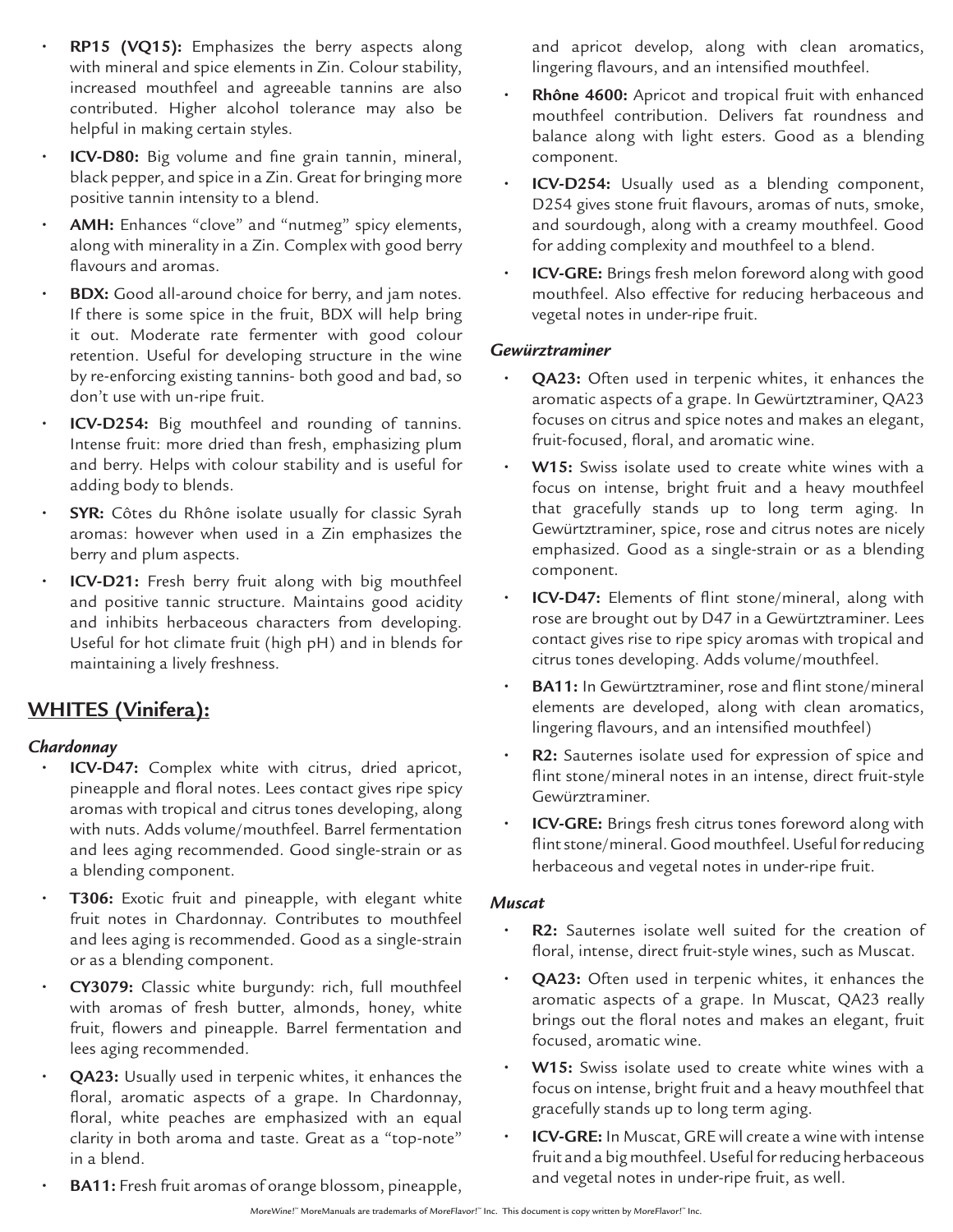- **BA11:** Floral with soft apricot notes, along with good mouthfeel contribution. Good for blends.
- **• ICV-D47:** Elements of flint stone/mineral, along with rose are brought out by D47 a Muscat. Lees contact gives rise to ripe spicy aromas with tropical and citrus tones developing. Good as a blending component. Adds volume/mouthfeel.

### *Pinot Gris/Grigio*

- **• BA11:** In Pinot Gris, floral, peach, apricot, and tropical fruit elements are developed, along with clean aromatics, lingering flavours, and an intensified mouthfeel. Good single-strain choice.
- **QA23:** Usually used in terpenic whites, it enhances the aromatic aspects of a grape. In Pinot Gris, QA23 focuses on floral, along with peach/apricot notes. It makes an elegant, fruit-focused, floral, and aromatic wine.
- **• Rhône 4600:** Peach, apricot and tropical fruit with enhanced mouthfeel contribution. Delivers fat roundness and balance along with light esters. Good either as a single strain or as a blending component.
- **• ICV-D47:** Tropical fruit, along with a rich mouthfeel is brought out by D47 in a Pinot Gris. Lees contact gives rise to ripe spicy aromas with tropical and citrus tones developing. Adds volume/mouthfeel. Lees aging recommended. Good single-strain or as a blending component.
- **ICV-GRE:** Brings fresh pear and melon tones foreword along with good mouthfeel. Useful for reducing herbaceous and vegetal notes in under-ripe fruit.
- **• R2:** Sauternes isolate used in a Pinot Gris for expression of, tropical fruit notes in an intense, direct fruit-style wine.
- **• ICV-D254:** As a blending component, D254 gives stone fruit flavours, aromas of nuts, smoke, and sourdough, along with a creamy mouthfeel. Good for adding complexity and mouthfeel.
- **• CY3079:** Classic white burgundy: rich, full mouthfeel with aromas of fresh butter, almonds, honey, white fruit, flowers and pineapple. Barrel fermentation and lees aging recommended. Good for adding complexity and mouthfeel to a blend.

#### *Riesling*

- **• BA11:** In Riesling, floral and tropical fruit elements are developed, along with clean aromatics, lingering flavours, and an intensified mouthfeel.
- **• W15:** Swiss isolate used to create white wines with a focus on intense, bright fruit and a heavy mouthfeel that gracefully stands up to long term aging. In Riesling, floral and citrus notes are emphasized. Good as a singlestrain or as a blending component.
- **• QA23:** Usually used in terpenic whites, it enhances the aromatic aspects of a grape. In Riesling, QA23 focuses on citrus notes and makes an elegant, fruit-focused, floral, and aromatic wine.
- **• ICV-D47:** Elements of apple, rose and peach are brought out by D47 in a Riesling. Lees contact gives rise to ripe spicy aromas with tropical and citrus tones developing. Adds volume/mouthfeel.
- **• T306:** Rose and peach notes are nicely emphasized. Contributes to mouthfeel and is a good blending component.
- **• R2:** Sauternes isolate used for expression of tropical/ passion fruit notes in an intense, direct fruit-style Riesling.
- **• R-HST:** Austrian isolate that retains fresh varietal character while contributing body and mouthfeel, rose and peach characteristics are accentuated. Used
- to produce a crisp, leaner-styled Riesling capable of showing minerality that is intended for aging.
- **• ICV-GRE:** Brings fresh tropical fruit tones foreword along with good mouthfeel. Also effective for reducing herbaceous and vegetal notes in under-ripe Fruit.

#### *Roussanne*

- **• W15:** Swiss isolate used to create white wines with a focus on intense, bright fruit and a heavy mouthfeel that gracefully stands up to long term aging. In Roussanne, elements of mineral, spice, citrus zest, and floral notes are Emphasized. Good single-strain choice.
- **• VL3:** Mineral, spice, and citrus zest are all enhanced by VL3 in Roussanne. Good single-strain choice or as a blending component.
- **• BA11:** In Roussanne, floral elements are developed, along with clean aromatics, lingering flavours, and an intensified mouthfeel.
- **• ICV-D47:** Elements of spice, as well an increase in volume are brought out by D47 in Roussanne. Lees contact gives rise to ripe spicy aromas with citrus tones developing. Good for adding spice to a blend. Lees aging recommended.
- **• QA23:** Usually used in terpenic whites, it enhances the aromatic aspects of a grape. In Roussanne, QA23 focuses on citrus zest notes and makes an elegant, fruitfocused, floral, and aromatic wine.
- **• ICV-D21:** Floral and citrus zest notes are emphasized, along with an increase in volume. Maintains good acidity.
- **• ICV-D254:** Contributes mineral, spice, and volume to a Roussanne. Good as a blending component.

#### *Sauvignon Blanc*

**• VL3:** Enhances the classic Sauvignon Blanc characteristics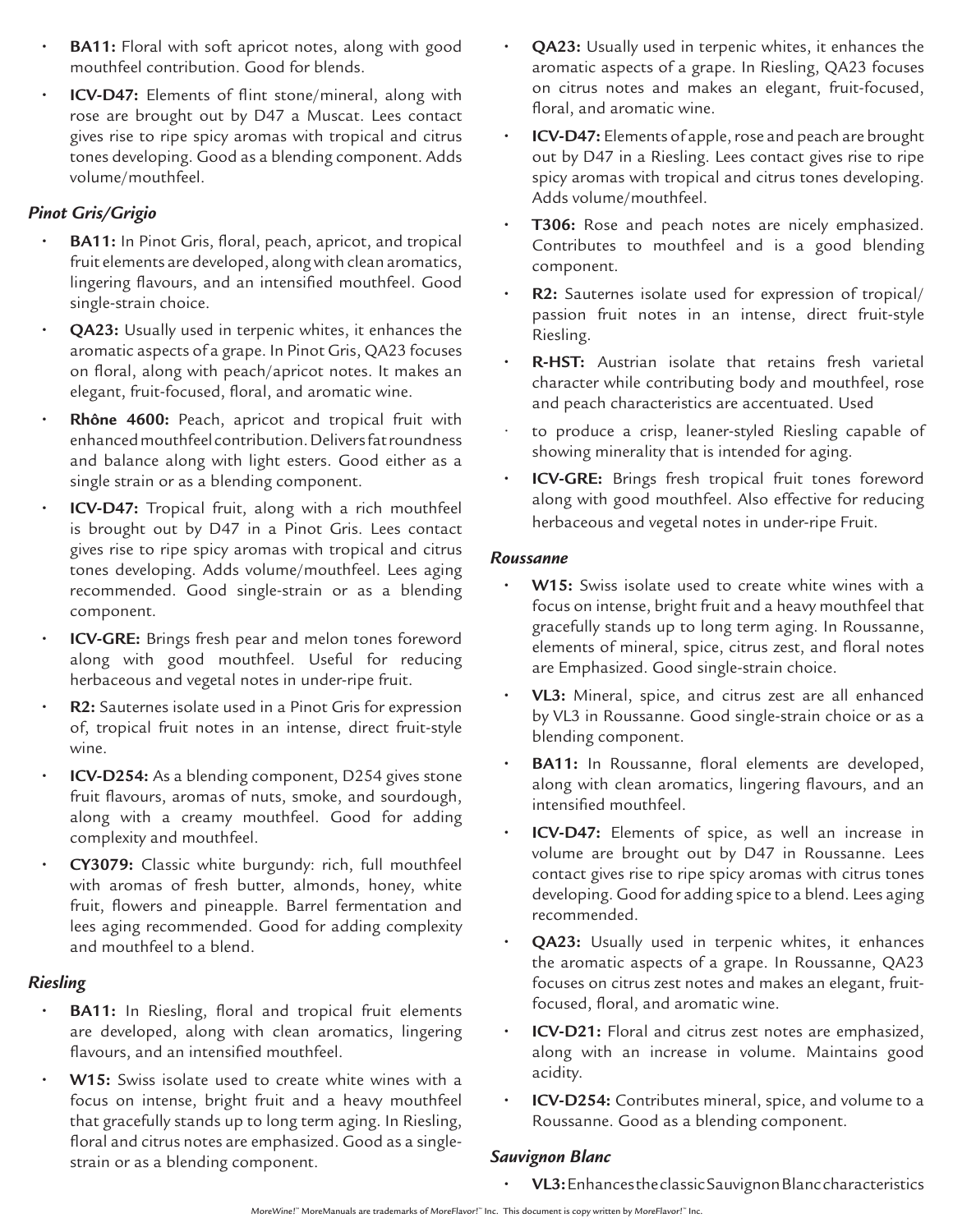including citrus zest, lemon grass, and lime leaf. Very French in style, with complexity and not just fruit being emphasized. Good single-strain choice or as a blending component.

- **• QA23:** Usually used in terpenic whites, it enhances the aromatic aspects of a grape. In Sauvignon Blanc, QA23 focuses on citrus notes and makes an elegant, fruitfocused, floral, and aromatic wine.
- **ICV-D47:** Complex white with citrus and floral notes. Lees contact gives ripe spicy aromas with tropical and citrus tones developing. Adds volume/mouthfeel. Barrel fermentation and lees aging recommended. Good single-strain or as a blending component.
- **• T306:** Exotic fruit and pineapple, with elegant tropical notes in Sauvignon Blanc. Contributes to mouthfeel and lees aging is recommended. Good as a blending component.
- **• BA11:** In Sauvignon Blanc, fresh fruit aromas of citrus, pear/melon, tropical fruit and some spice develop, along with clean aromatics, lingering flavours, and an intensified mouthfeel.
- **• R2:** Sauternes isolate used for expression of Sauvignon Blanc aromas, tropical/passion fruit notes in an intense, direct fruit-style wine.
- **• ICV-K1:** Creates a light, crisp, fresh wine that will bring out the grassy/asparagus qualities of a Sauvignon Blanc.
- **• W15:** Swiss isolate used to create white wines with a focus on intense, bright fruit and a heavy mouthfeel that gracefully stands up to long term aging.
- **• Rhône 4600:** Tropical fruit with enhanced mouthfeel contribution. Does not enhance varietal characteristics, but does contribute fat roundness and balance along with light esters. Good as a blending component.
- **• ICV-GRE:** Brings fresh pear and melon tones foreword along with good mouthfeel. Useful for reducing herbaceous and vegetal notes in under-ripe fruit.

#### *Viognier*

- **• BA11:** In Viognier, floral, stone fruit and tropical flavors and aromas develop, along with clean aromatics, lingering flavours, and an intensified mouthfeel. Great single strain.
- **• QA23:** Often used in terpenic whites, it enhances the aromatic aspects of a grape. In Viognier, QA23 really brings out the floral and tropical notes, making an elegant, fruit focused, aromatic wine.
- **• R2:** Sauternes isolate well suited for the creation of a floral, tropical, intense, direct fruit-style wines, such as Viognier.
- **• ICV-D47:** Complex white with stone fruits and spice. Adds volume/mouthfeel. Barrel fermentation and lees aging

recommended. Lees contact gives ripe spicy aromas. Good single-strain or as a blending component.

- **• ICV-GRE:** Brings fresh tropical fruit and a good mouthfeel. Useful for reducing herbaceous and vegetal notes in under-ripe fruit.
- **• ICV-D254:** Usually used as a blending component, D254 gives stone fruit flavours, aromas of nuts, smoke, and sourdough, along with a creamy mouthfeel. Good for adding complexity and mouthfeel to a blend.

# **ROSÉ:**

- **• Rhône 4600:** Complex aromatics along with strawberry, pear and pineapple. Enhances mouthfeel and volume. Great single strain choice or as a blending component.
- **• ICV-GRE:** Stable fresh fruit characters, along with high fore-mouth volume enhancement. Good as a singlestrain or as a blending component.
- **• ICV-D21:** Enhances mouthfeel while maintaining acidity for bright, fresh fruit in the final wine. Useful as a blending component to freshen-up hot climate/high pH fruit.
- **• W15:** Bright fruit with heavy mouthfeel makes W15 a good single strain-selection by itself, or as a blending component.
- **• 71B:** "Fruit salad" character, long-lived aromas from production of esters and higher alcohols. Can metabolize up to 30% of the malic acid in a must.

# French/American Hybrids and Labrusca

Here at more wine we are aware of the growing prevalence of French Hybrid and Non-Vinifera grapes being used for home and commercial winemaking. Being located in California we have little to no opportunity to work with these fruits and as such cannot include our own notes on pairing yeasts with them. However, as we are committed to providing the best and most accurate information to our customers, we'd like to ask if you wouldn't mind sharing your notes about working with these grapes. Please send any and all tasting notes for the yeast strains you are using, as well of course as the type of fruit and any fermentation data that you can provide us, i.e.: starting Brix, pH, temperature levels, etc. to: pairings@ morewinemaking.com This will allow us to start developing a data base from which we will be able to better support our Mid West and East Coast fellow winemakers in the future.

# **REDS (Hybrids & Labrusca):**

- **• Baco Noir:** Wood, spice, richness, rustic, smoky. High acidity. Suggested yeasts: AMH, BDX, MT, SYR, BM45, ICV-D254.
- **• Chambourcin:** Spicy, fragrant, herbaceous, with good